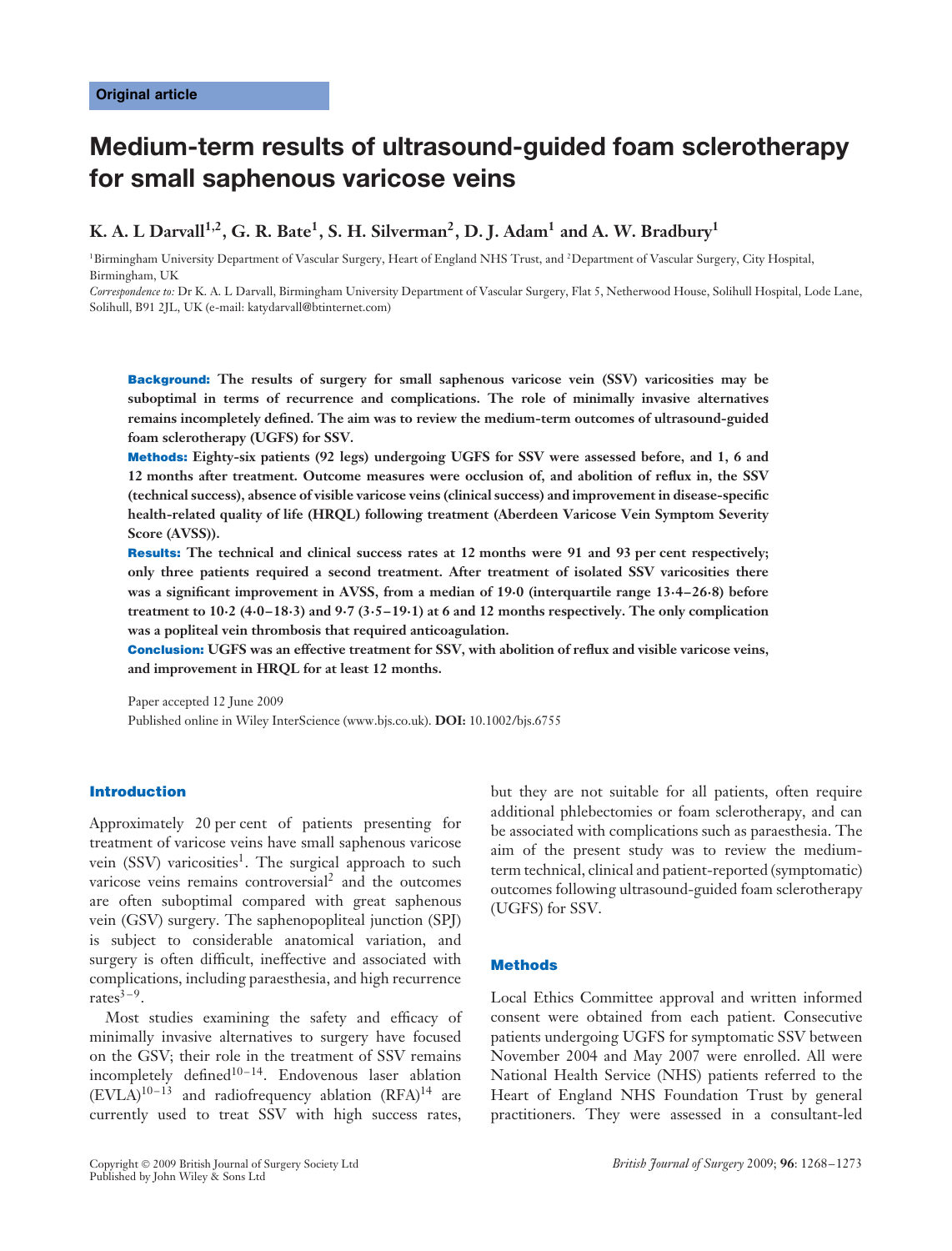NHS outpatient clinic and had venous duplex imaging to determine sites of venous reflux. During the study, all patients presenting with SSV were offered UGFS or surgery; all chose UGFS.

#### **Ultrasound-guided foam sclerotherapy**

UGFS was performed on outpatients in a treatment room using the methods described previously<sup>15</sup>. The patient reclined in the prone position and the incompetent SSV was cannulated with a peripheral intravenous catheter (OptivaTM ; Medex Medical, Rossendale, UK) under direct ultrasound guidance. If the patient had GSV incompetence, the GSV was also cannulated under ultrasound guidance with the patient supine. One or two cannulas were usually employed in the SSV.

Sclerosant foam was prepared by Tessari's method using 0.5 ml 3 per cent sodium tetradecyl sulphate (Fibrovein®; STD Pharmaceuticals, Hereford, UK) and 2 ml air. Foam was injected in 2-ml aliquots, and its distribution and resulting venous spasm observed on duplex imaging. When all the trunk and tributary veins and the varices were in spasm, and fully occluded with foam, the cannulas were removed and compression was applied. The bandaging was left intact for 5–10 days, depending on the size of the veins, after which it was removed and a class II stocking worn alone for a further 3 weeks.

## **Duplex and clinical assessment before treatment**

All patients had preoperative duplex imaging in a standard manner as described previously<sup>15</sup>. Venous flow was induced with a manual calf squeeze and reflux was defined as reverse flow longer than 0·5 s. The clinical, (a)etiological, anatomical, pathophysiological (CEAP) clinical grade was determined on the day of treatment<sup>16</sup>. All patients had visible varicosities in association with SSV reflux.

## **Outcome measures and follow-up**

The chosen outcome measures were complete occlusion of, and abolition of reflux in, the SSV on venous duplex imaging (defined as technical success), the complete absence of any visible varicose veins (defined as clinical success), and self-reported improvement in disease-specific health-related quality of life (HRQL) as measured by the Aberdeen Varicose Vein Symptom Severity Score (AVSS), defined as symptomatic success<sup>17-20</sup>.

All the patients were seen at 1, 6 and 12 months after treatment in a dedicated research clinic. At the first visit the patients were asked whether they had had any complications after treatment. Patients were specifically asked about visual disturbance, headache, and possible sensory problems in the treated leg.

All legs had repeat venous duplex examination at each follow-up visit using the same protocol. In addition, occlusion of the treated saphenous trunk was determined by a lack of compressibility and the absence of any flow on duplex imaging. Complete occlusion was defined as occlusion over the entire length of the treated SSV up to the first junction with a deep vein, usually the popliteal vein, but sometimes a gastrocnemius vein. Recanalization was defined as the presence of flow in either an antegrade or retrograde direction in a previously occluded segment. Treated legs were also examined to determine the presence of any visible trunk varicosities. The presence of reticular veins alone was not recorded as a clinical failure of treatment. The distribution of any residual or recurrent varicose veins was recorded. Patients with residual or recurrent veins were offered further treatment. One per cent polidocanol liquid (Sclerovein®; Resinag, Zurich, Switzerland), or 0·5 per cent or 1 per cent sodium tetradecyl sulphate foam, was injected directly into the varicosities; if saphenous truncal reflux was present, foam sclerotherapy was repeated with 3 per cent sodium tetradecyl sulphate as outlined above.

The AVSS questionnaire was posted to patients 1 week before treatment and before each follow-up visit. No reminders were sent. Patients who had undergone recent UGFS treatment of the other leg and those who did not bring the completed questionnaire to their first treatment session were excluded from the HRQL part of the study. The AVSS comprises 13 questions and provides a final score between 0 and 100; a higher score denotes more symptoms and so a poorer disease-specific HRQL.

## **Statistical analysis**

Non-parametric methods within SPSS® version 17.0 (SPSS, Chicago, Illinois, USA) were used.

## **Results**

A total of 92 legs (86 patients) had UGFS for SSV (*Table 1*). Sixty legs had UGFS for isolated SSV; the remaining 32 also had sclerotherapy for coexisting varicose GSVs at the same treatment session. In the 60 legs that had treatment for SSV varicosities alone, a single cannula was used in 58 legs and two in the other two. The median volume of foam used was 6 (range 2–8) ml. In the 32 legs that had simultaneous treatment for GSV incompetence, a median of 2 (range 2–4) cannulas were used and 10 (range 6–16) ml of foam. All treatments took less than 30 min.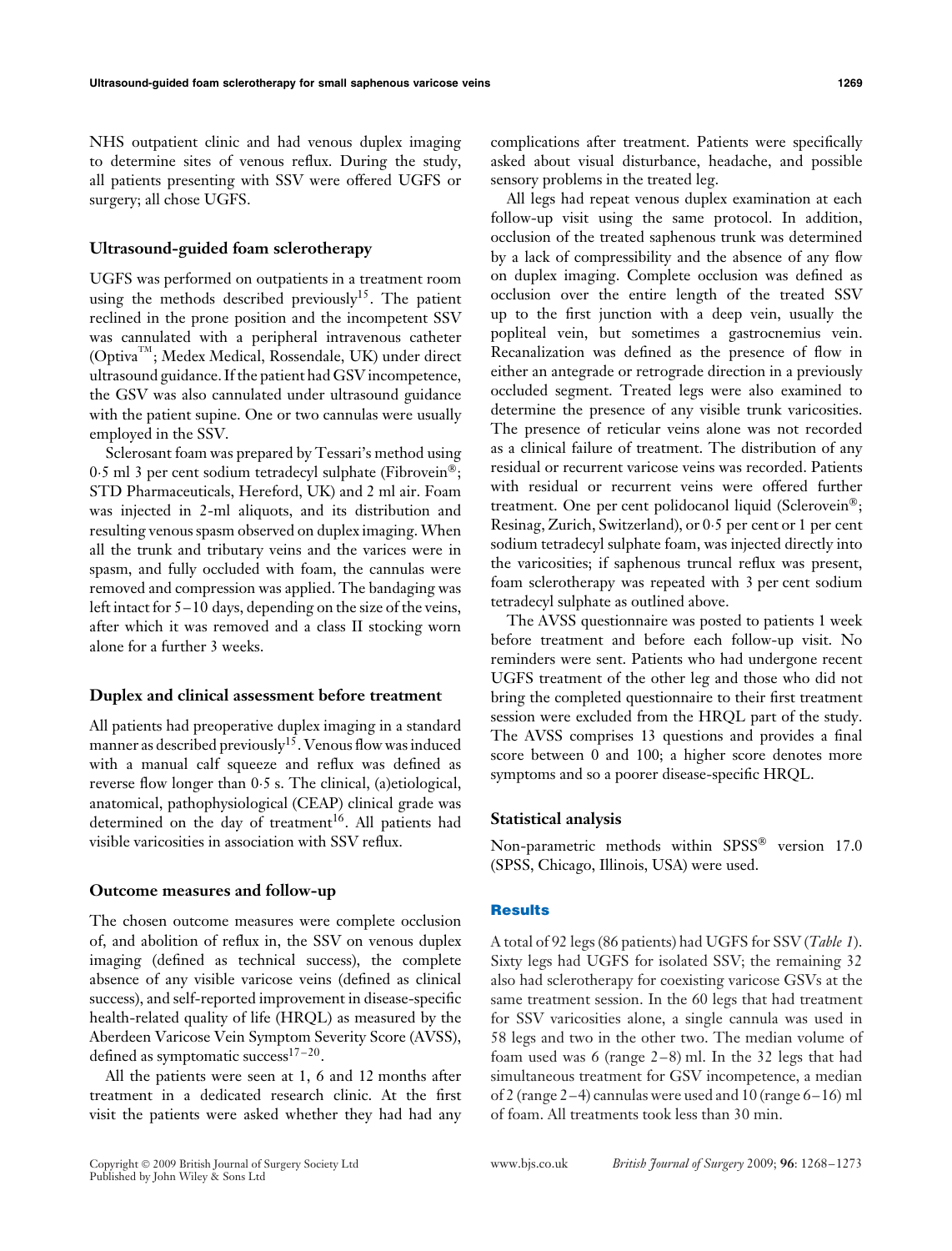**Table 1** Demographic data and full CEAP classification in 86 patients having foam sclerotherapy for small saphenous varicose veins

|                                      | n           |
|--------------------------------------|-------------|
| No. of patients                      | 86          |
| No. of legs                          | 92          |
| Age (years)*                         | $57(47-66)$ |
| Sex                                  |             |
| M                                    | 28 (33)     |
| F                                    | 58 (67)     |
| CEAP clinical grade                  |             |
| C <sub>2</sub>                       | 62 (67)     |
| C <sub>3</sub>                       | 10(11)      |
| C <sub>4</sub>                       | 14 (15)     |
| C <sub>5</sub>                       | 6(7)        |
| (A)etiology                          |             |
| Primary (E <sub>P</sub> )            | 92 (100)    |
| Secondary $(ES)$                     | 0(0)        |
| Anatomical patterns of venous reflux |             |
| Deep $(AD)$                          | 0(0)        |
| Superficial only (As)                | 92 (100)    |
| Primary SSV alone                    | 47 (51)     |
| Recurrent SSV alone                  | 13(14)      |
| Primary SSV and primary GSV          | 22(24)      |
| Primary SSV and recurrent GSV        | 9(10)       |
| Recurrent SSV and primary GSV        | 1(1)        |
| Pathophysiological classification    |             |
| Reflux $(P_R)$                       | 92 (100)    |
| Obstruction $(P_0)$                  | 0(0)        |

Values in parentheses are percentages unless otherwise indicated; \*values are median (interquartile range). CEAP, clinical, (a)etiological, anatomical, pathophysiological; SSV, small saphenous vein; GSV, great saphenous vein.

One patient developed a symptomatic popliteal vein thrombosis that was detected 4 days after treatment and remained localized to the area of the SPJ. After 6 months of warfarin this patient had mild (new) popliteal vein incompetence; the SSV remained occluded, there were no visible varicosities and the patient was asymptomatic. There were no other complications or adverse side-effects and, in particular, no visual/neurological symptoms, or symptoms of nerve injury in the treated leg.

## **Technical success**

At 1, 6 and 12 months, the technical success rates (complete SSV occlusion without reflux) were 100, 91 and 91 per cent (84 of 92 legs), respectively. At 6 months, seven patients had a partially recanalized SSV with reflux, and one patient had reflux at the SPJ into a tributary while the SSV remained occluded. Of these eight technical failures, six had some associated visible varicosities (clinical failure) but only three patients requested further treatment. None of the 14 patients who had UGFS for recurrent SSV

following previous surgery experienced a technical failure up to 12 months.

## **Clinical success**

At 1 month, four legs (4 per cent) had some visible varicose veins. The SSV was occluded without reflux in all of these patients. Two patients wanted and underwent tidyup injections of these tributaries and reticular veins at this stage. At 6 months, nine legs (10 per cent) had some visible varicose veins and in six this was due to recanalization of the main SSV or a tributary. In the remaining three legs, the varicosities were due to new GSV incompetence. Six of these legs had further UGFS at between 6 and 12 months. At 12 months, six legs (7 per cent) had visible varicose veins (clinical success rate 93 per cent). Three were associated with SSV recanalization that was present at 6 months; there were two further SSV recanalizations, and one patient had varicose veins in association with an incompetent below-knee perforating vein.

## **Symptomatic success**

HRQL scores were presented for all patients and then separately for those who had unilateral SSV UGFS alone to ensure that the improvement seen was not due to concomitant GSV treatment (*Table 2*). Fifty-five (64 per cent) of 86 patients completed the questionnaire before attendance for treatment and were therefore included. Improvement in AVSS was seen as early as 1 month after treatment, but the symptom score had halved by 6 months and this was sustained at 12 months.

## **Missing data**

All 86 patients attended 1-month follow-up. Three did not attend follow-up at 6 months, but when seen at 1 and 12 months they had complete technical and clinical success and so were assumed to have had successful treatment at 6 months. Two patients did not attend follow-up at 12 months, but when seen at 6 months and subsequently at 2 years they had complete technical and clinical success, so were assumed to have had treatment success at 12 months. A further two patients did not attend 12-month follow-up, but when seen at 6 months they had recanalization of the SSV and recurrent visible varicose veins for which they did not want any additional treatment. These were included as treatment failures in the 12-month analysis so as not to underestimate the recurrence rate at 12 months.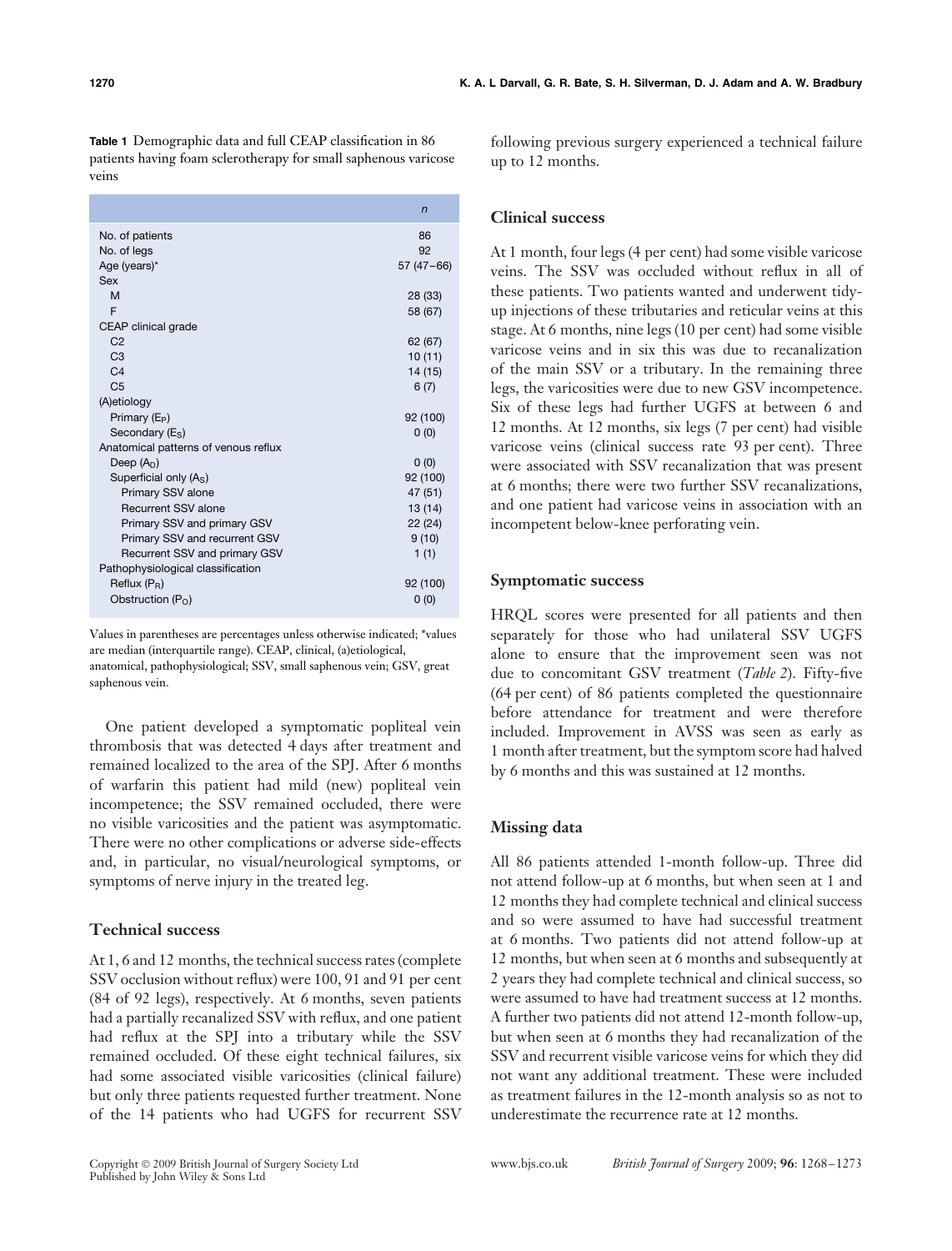|                                     |                | All patients        |         |                | SSV only treated    |         |  |
|-------------------------------------|----------------|---------------------|---------|----------------|---------------------|---------|--|
|                                     | $\overline{n}$ | AVSS score          | $P^*$   | $\overline{n}$ | AVSS score          | $P^*$   |  |
| Before treatment<br>After treatment | 55             | $22.1(14.3 - 29.4)$ |         | 34             | $19.0(13.4 - 26.8)$ |         |  |
| 1 month                             | 49             | $17.6(9.5 - 28.4)$  | 0.081   | 30             | $14.3(7.1 - 28.5)$  | 0.217   |  |
| 6 months                            | 47             | $11.0(5.3 - 15.1)$  | < 0.001 | 30             | $10.2(4.0 - 18.3)$  | < 0.001 |  |
| 12 months                           | 41             | $10.8(4.0 - 16.8)$  | < 0.001 | 23             | $9.7(3.5 - 19.1)$   | < 0.001 |  |

**Table 2** Improvement in Aberdeen Varicose Vein Symptom Severity Score after treatment

Values are median (interquartile range). SSV, small saphenous vein; AVSS, Aberdeen Varicose Vein Symptom Severity Score. \**Versus* before treatment (Wilcoxon signed rank test). Each post-treatment time point is compared with the pretreatment values.

#### **Discussion**

The main finding of this study was that UGFS is a safe, quick, technically (91 per cent) and clinically (93 per cent) effective treatment for SSV for up to 12 months. A single treatment was sufficient in 89 of 92 legs. Treatment was associated with a significant improvement in diseasespecific HRQL. The only complication was a short, occlusive popliteal vein thrombosis that resolved following 6 months of warfarin. This patient had no identifiable risk factors for thrombosis and it is unclear why it occurred. In particular there were no instances of transient visual disturbance or other central neurology, or features of nerve injury in the treated leg.

By contrast, the literature indicates that outcomes after surgery for SSV are often suboptimal, with high rates of recurrence and a significant complication rate<sup> $2-9$ </sup>. Popliteal fossa anatomy is highly variable and, despite preoperative duplex marking, surgery is often technically inadequate, with an intact SPJ being reported in 24–47 per cent of patients at 6 weeks3*,*5*,*8. In one recent prospective multicentre observational study paraesthesia was present in 27 per cent of legs at 6 weeks, and in the majority this persisted after 12 months<sup>3</sup>. Two studies reported visible recurrent varicose veins in 26 and 30 per cent of patients at 1 and 5 years respectively3*,*6.

More recently EVLA and RFA have been used for SSV in an attempt to reduce morbidity and allow faster return to normal activities. Early occlusion rates following EVLA to the SSV range from 91 to 100 per cent<sup>11-13,21</sup>, and the limited data available suggest that this is sustained to 6 months  $(95-100 \text{ per cent})^{10-12,21}$ , and even to 3 years  $(92-100 \text{ per cent})$ <sup>13,21</sup>. Two studies reported an absence of visible varicose veins in 71 and 82 per cent of patients at 6 weeks after EVLA11*,*12; early paraesthesia rates ranged from 0 to 11 per cent<sup>10-12,21</sup>, but all resolved by 6-month follow-up.

Most studies of RFA have concentrated on GSV treatment. Merchant and colleagues<sup>14</sup> treated 52 SSV

with RFA; however, they combined duplex and clinical outcomes for both GSVs and SSV<sup>14</sup>. They found paraesthesia in 9 per cent of legs in which the SSV had been treated at 1 week, and in 10 per cent at 6 months.

Three other groups have examined UGFS outcomes for SSV. Darke and Baker<sup>22</sup> reported an occlusion rate of 100 per cent at 6 weeks in 27 legs, but did not look at longer-term results. Half of their patients only had direct injections into varicosities as the distal SSV trunks were small and competent. Smith<sup>23</sup> found SSV occlusion in 83 per cent of legs followed for longer than 6 months, but unfortunately those attending follow-up represented fewer than 60 per cent of the treated cohort. In contrast with these reports and the present study, Myers and  $\text{colleagues}^{24}$  noted a worse outcome after UGFS of the SSV than the GSV – only 36 per cent occlusion at 3 years. Some of these patients were treated with liquid sclerosant only, some had tributary rather than truncal injections, and various types and concentrations of sclerosant were used  $44$ . Paraesthesia is not a documented complication of UGFS, and the reported rate of deep vein thrombosis is similar (0–5 per cent) with all modes of SSV treatment.

Theivacumar and  $\cos^{-12}$  measured diseasespecific HRQL following EVLA for SSV, and found a median improvement of 10 in AVSS score at 3 months. This was similar to that found after surgery or EVLA of the GSV20*,*25*,*26, and to the median improvement of 11 at 6 months found in the present study.

The occlusion rates after UGFS in the present study are better than those after conventional surgery; paraesthesia rates are also lower. The results of this study are similar to those found after EVLA or RFA, although the mediumto long-term recanalization rate is probably higher after UGFS. However, subsequent UGFS is no more technically difficult than the initial procedure and is usually effective. In addition, anatomical failure does not necessarily result in clinical recurrence.

EVLA and RFA replace only the stripping component of venous surgery. In addition, the remaining tributary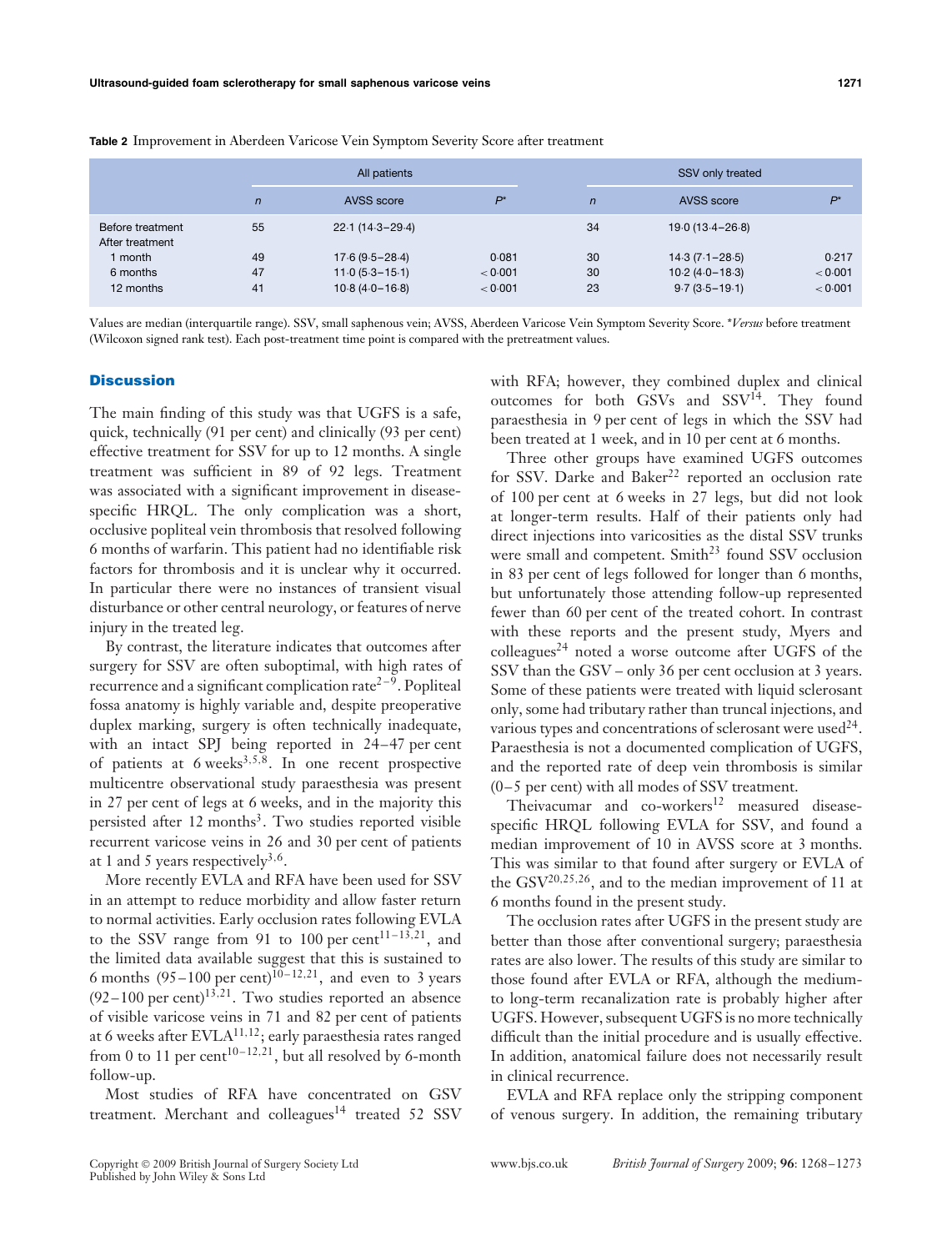varicosities have to be treated by either sclerotherapy or phlebectomy, thereby increasing treatment time and costs<sup>14,26-28</sup>. EVLA and RFA also require a relatively straight segment of SSV at least 10 cm long immediately distal to the SPJ, and the absence of severe varicosities arising within 5 cm of the SPJ $12$ . Indeed, only 70 per cent of consecutive patients with SSV incompetence were suitable for EVLA in one study<sup>12</sup>. UGFS has no such requirements; the only limiting factor is the experience of the operator. Indeed, in the present study, no patient was declined UGFS for symptomatic SSV incompetence.

Fourteen patients were treated for recurrent SSV, and none had developed a recurrence by 12 months. UGFS would be particularly suitable for recurrent SSV where the anatomical requirements for EVLA or RFA may not be met, and surgery is more technically demanding and associated with higher complication rates $2^9$ .

## **Acknowledgements**

The authors declare no conflict of interest.

#### **References**

- 1 Engelhorn CA, Englehorn AL, Cassou MF, Salles-Cunha SX. Patterns of saphenous reflux in women with varicose veins. *J Vasc Surg* 2005; **41**: 645–651.
- 2 Winterborn RJ, Campbell WB, Heather BP, Earnshaw JJ. The management of short saphenous varicose veins: a survey of the members of the vascular surgical society of Great Britain and Ireland. *Eur J Vasc Endovasc Surg* 2004; **28**: 400–403.
- 3 O'Hare JL, Vandenbroeck CP, Whitman B, Campbell B, Heather BP, Earnshaw JJ; Joint Vascular Research Group. A prospective evaluation of the outcome after small saphenous varicose vein surgery with one-year follow-up. *J Vasc Surg* 2008; **48**: 669–673.
- 4 O'Donnell TF Jr, Iafrati MD. The small saphenous vein and other 'neglected' veins of the popliteal fossa. *Phlebology* 2007; **22**: 148–155.
- 5 van Rij AM, Jiang P, Solomon C, Christie RA, Hill GB. Recurrence after varicose vein surgery: a prospective long-term clinical study with duplex ultrasound scanning and air plethysmography. *J Vasc Surg* 2003; **38**: 935–943.
- 6 Allegra C, Antignani PL, Carlizza A. Recurrent varicose veins following surgical treatment: our experience with five years follow-up. *Eur J Vasc Endovasc Surg* 2007; **33**: 751–756.
- 7 Tong Y, Royle J. Recurrent varicose veins after short saphenous vein surgery: a duplex ultrasound study. *Cardiovasc Surg* 1996; **4**: 364–367.
- 8 Rashid HI, Ajeel A, Tyrrell MR. Persistent popliteal fossa reflux following saphenopopliteal disconnection. *Br J Surg* 2002; **89**: 748–751.
- 9 Sam RC, Silverman SH, Bradbury AW. Nerve injuries and varicose vein surgery. *Eur J Vasc Endovasc Surg* 2004; **27**: 113–120.
- 10 Proebstle TM, Gul D, Kargl A, Knop J. Endovenous laser ¨ treatment of the lesser saphenous vein with a 940-nm diode laser: early results. *Dermatol Surg* 2003; **29**: 357–361.
- 11 Gibson KD, Ferris BL, Polissar N, Neradilek B, Pepper D. Endovenous laser treatment of the small saphenous vein: efficacy and complications. *J Vasc Surg* 2007; **45**: 795–801.
- 12 Theivacumar NS, Beale RJ, Mavor AI, Gough MJ. Initial experience in endovenous laser ablation (EVLA) of varicose veins due to small saphenous vein reflux. *Eur J Vasc Endovasc Surg* 2007; **33**: 614–618.
- 13 Ravi R, Rodriguez-Lopez JA, Trayler EA, Barrett DA, Ramaiah V, Diethrich EB. Endovenous ablation of incompetent saphenous veins: a large single-center experience. *J Endovasc Ther* 2006; **13**: 244–248.
- 14 Merchant RF, Pichot O; Closure Study Group. Long-term outcomes of endovenous radiofrequency obliteration of saphenous reflux as a treatment for superficial venous insufficiency. *J Vasc Surg* 2005; **42**: 502–509.
- 15 Darvall KL, Bate GR, Adam DJ, Bradbury AW. Recovery after ultrasound-guided foam sclerotherapy compared with conventional surgery for varicose veins. *Br J Surg* 2009; **96**: 1262–1267.
- 16 Eklöf B, Rutherford RB, Bergan II, Carpentier PH, Gloviczki P, Kistner RL *et al*.; American Venous Forum International Ad Hoc Committee for the Revision of the CEAP Classification. Revision of the CEAP classification for chronic venous disorders: consensus statement. *J Vasc Surg* 2004; **40**: 1248–1252.
- 17 Garratt AM, Macdonald LM, Ruta DA, Russell IT, Buckingham JK, Krukowski ZH. Towards measurement of outcome for patients with varicose veins. *Qual Health Care* 1993; **2**: 5–10.
- 18 Garratt AM, Ruta DA, Abdalla MI, Russell IT. Responsiveness of the SF-36 and a condition specific measure of health outcome for patients with varicose veins. *Qual Life Res* 1996; **5**: 223–234.
- 19 Smith JJ, Garratt AM, Guest M, Greenhalgh RM, Davies AH. Evaluating and improving health-related quality of life in patients with varicose veins. *J Vasc Surg* 1999; **30**: 710–719.
- 20 Mackenzie RK, Lee AJ, Paisley A, Burns P, Allan PL, Ruckley CV *et al*. Patient, operative, and surgeon factors that influence the effect of superficial venous surgery on disease-specific quality of life. *J Vasc Surg* 2002; **36**: 896–902.
- 21 Park SW, Hwang JJ, Yun IJ, Lee SA, Kim JS, Chang SH *et al*. Endovenous laser ablation of the incompetent small saphenous vein with a 980-nm diode laser: our experience with 3 years follow-up. *Eur J Vasc Endovasc Surg* 2008; **36**: 738–742.
- 22 Darke SG, Baker SJ. Ultrasound-guided foam sclerotherapy for the treatment of varicose veins. *Br J Surg* 2006; **93**: 969–974.